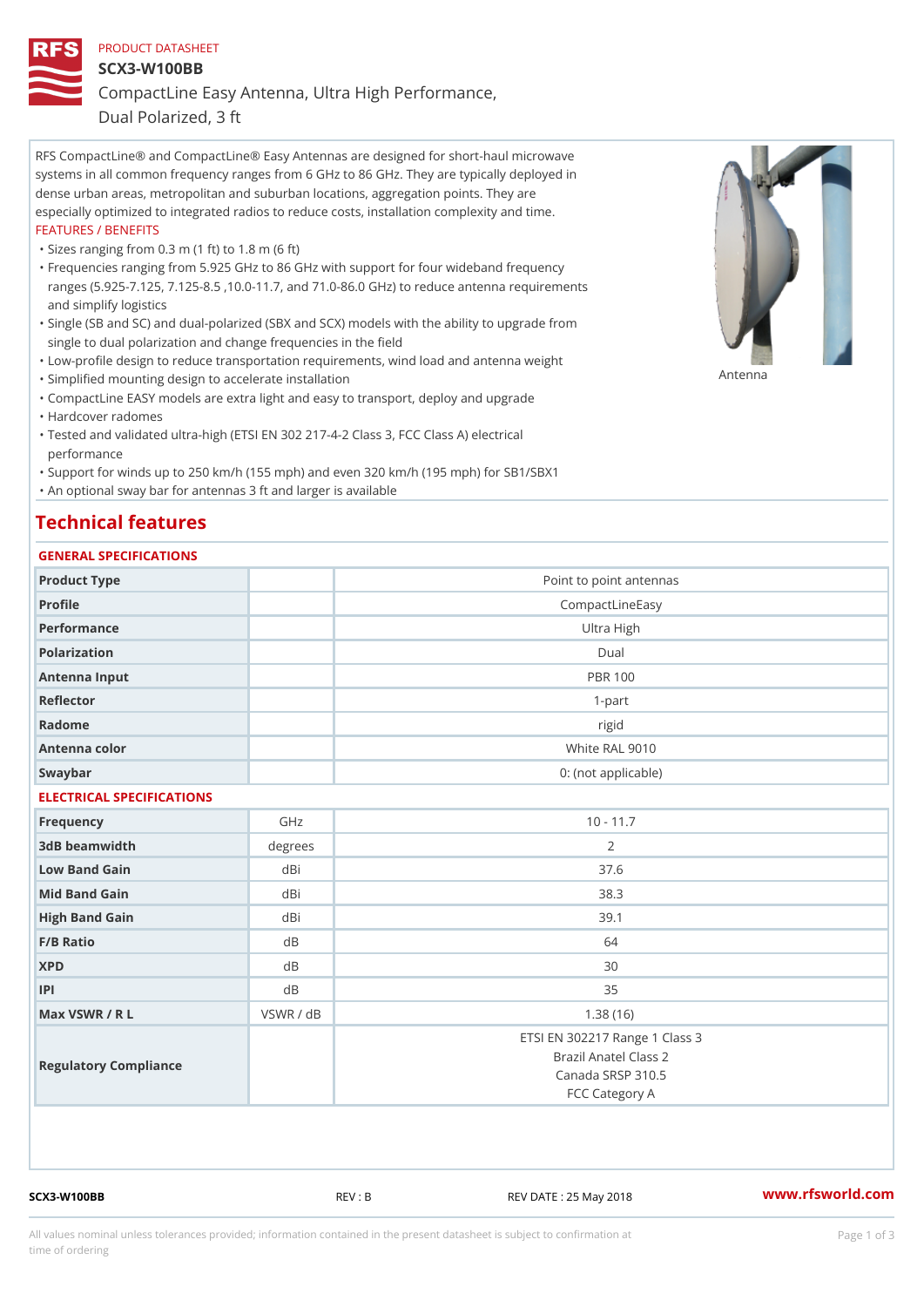## PRODUCT DATASHEET SCX3-W100BB CompactLine Easy Antenna, Ultra High Performance, Dual Polarized, 3 ft

| MECHANICAL SPECIFICATIONS                                                                                      |              |                                                   |
|----------------------------------------------------------------------------------------------------------------|--------------|---------------------------------------------------|
| Diameter                                                                                                       | ft $(m)$     | 3(0.9)                                            |
| Elevation Adjustment                                                                                           | degrees      | ± 15                                              |
| Azimuth Adjustment                                                                                             | degrees      | ± 15                                              |
| Polarization Adjustment                                                                                        | degrees      | ± 5                                               |
| Mounting Pipe Diameter<br>minimum                                                                              | $mm$ (in)    | 89 (3.5)                                          |
| Mounting Pipe Diameter<br>maximum                                                                              | $mm$ (in)    | 114(4.5)                                          |
| Approximate Weight                                                                                             | kg (lb)      | 18(40)                                            |
| Survival Windspeed                                                                                             | $km/h$ (mph) | 252 (155)                                         |
| Operational Windspeed                                                                                          | $km/h$ (mph) | 180 (112)                                         |
| <b>STRUCTURE</b>                                                                                               |              |                                                   |
| Radome Material                                                                                                |              | rigid                                             |
| FURTHER ACCESSORIES                                                                                            |              |                                                   |
| optional Swaybar                                                                                               |              | 1: SMA-SK-3 (1.35 m x Ø33 mm)                     |
| Further Accessories                                                                                            |              | SMA-SKO-UNIVERSAL : Universal sway bar fixation l |
| MOUNTOUTLINE                                                                                                   |              |                                                   |
| m m<br>$Dimension_A$<br>(in)                                                                                   |              | 999 (39.33)                                       |
| m m<br>$Dimension_B$<br>(in)                                                                                   |              | 375(15)                                           |
| m m<br>$Dimension_C$<br>(in)                                                                                   |              | 56(2.2)                                           |
| $Dim_D - D -$<br>m <sub>m</sub><br>89mm (3.5_in) Pi(pine)                                                      |              | 379.5(14.9)                                       |
| $Dim_D - D -$<br>m m<br>$114mm(4.5_{ir})$ $Ri$ p $e$                                                           |              | 392 (15.5)                                        |
| m m<br>$Dimension$ _ $E$<br>(i n)                                                                              |              | 79 (3)                                            |
| m <sub>m</sub><br>$Dimen sion_F$<br>(in)                                                                       |              | 182(7)                                            |
| WINDLOAD                                                                                                       |              |                                                   |
| Fs Side force<br>$max.$ @<br>$(\mathsf{I}\mathsf{b})$<br>survival wind<br>speed                                | 1451 (326)   |                                                   |
| Fa Axial force<br>$max.$ @<br>survival wind (lb)<br>speed                                                      | 2930 (659)   |                                                   |
| M Torque<br>$maximum$ @<br>N <sub>m</sub><br>survival wind<br>l b<br>$\uparrow$ t )<br>speed Nm (ft)<br>$1b$ ) | 1213 (895)   |                                                   |

SCX3-W100BB REV : B REV : REV DATE : 25 May 2018 WWW.rfsworld.com